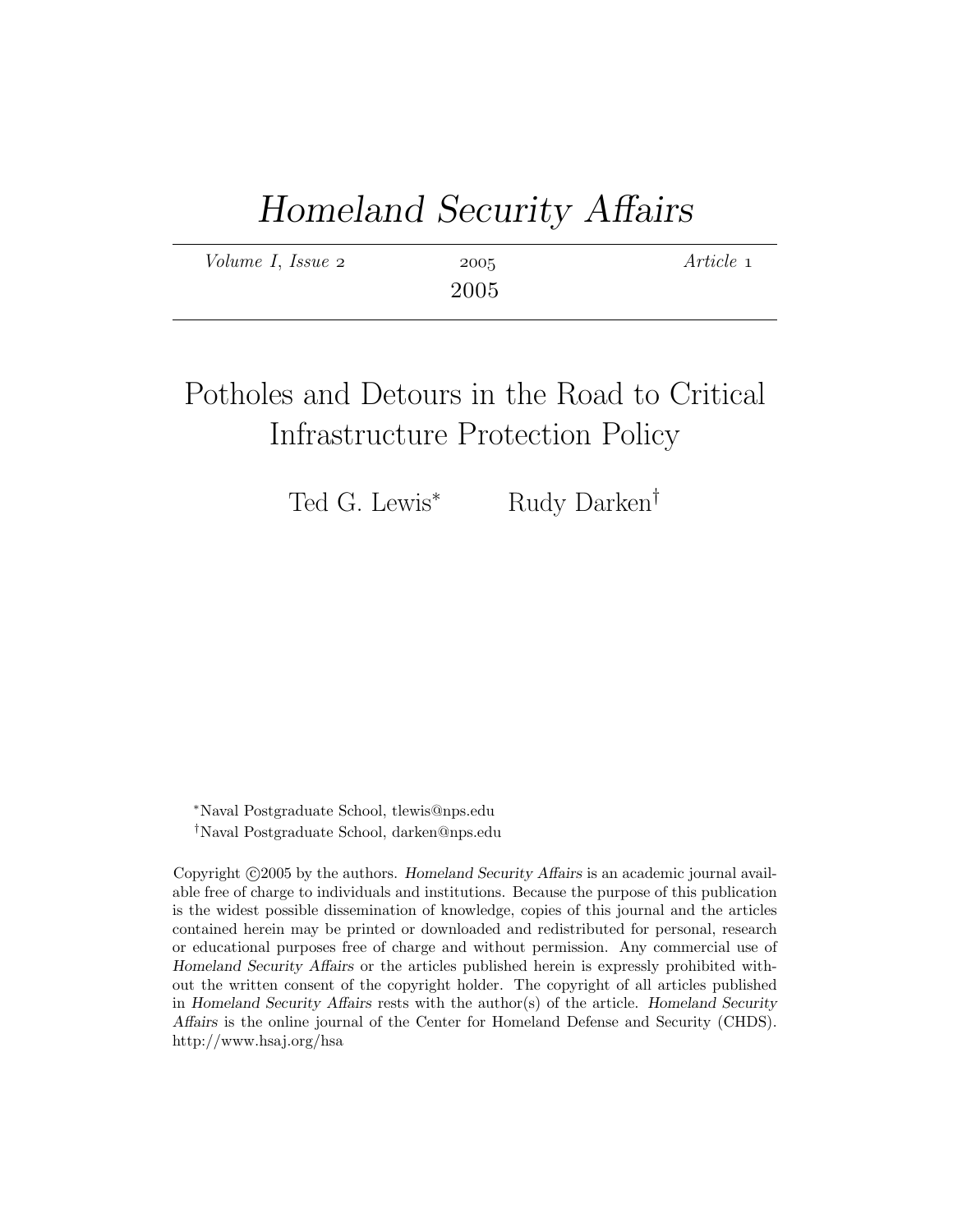## Potholes and Detours in the Road to Critical Infrastructure Protection Policy

Ted G. Lewis Ph.D. and Rudy Darken D.Sc.

#### Abstract

The national strategy for the protection of critical infrastructure and key assets is not working due to a number of failed strategies, which this article examines in detail: federalism (separation of state and federal governmental controls) advocates that the first line of defense is local first responders; two years after the creation of the Department of Homeland security, and the consequent requirement that states perform vulnerability and risk analysis on their critical infrastructures, DHS has yet to define basic terminology needed for states to perform meaningful analysis ("vulnerability" "risk"), or precisely state the objectives of such analysis; private ownership of the majority of infrastructure assets has been used as an excuse to do nothing – a major myth that is not only wasteful of effort, but dangerous to the security of the nation; and finally, the notion that critical infrastructure sectors are so large and complex that only the highest-consequence, lowest-probability events can be prevented has led to further missteps in the road to critical infrastructure protection policy. This article ends with recommendations for policy changes that address these issues.

AUTHOR BIOGRAPHY: Ted G. Lewis, Ph.D. is Professor of Computer Science at the Naval Postgraduate School and Academic Associate of the Homeland Defense and Security Master Degree program. He has 40 years of experience in academic, industrial, and advisory capacities ranging from an academic career since 1971 at the University of Missouri-Rolla, University of Louisiana, and Oregon State University, to Senior Vice President of Eastman Kodak Company, CEO and President of DaimlerChrysler Research and Technology, North America. Lewis has published over 30 books and 100 research papers, and is the author of the forthcoming book, Critical Infrastructure Protection in Homeland Security: Defending a Networked Nation, to be published by John Wiley & Sons, 2006.

Rudy Darken is an Associate Professor of Computer Science and the Director of the Modeling, Virtual Environments, and Simulation (MOVES) Institute at the Naval Postgraduate School in Monterey, California. Darken also directs modeling and simulation efforts for the Center for Homeland Defense and Security and serves as a Senior Editor of PRESENCE Journal, the MIT Press journal of teleoperators and virtual environments. He holds Master and Doctorate degrees in Computer Science from George Washington University.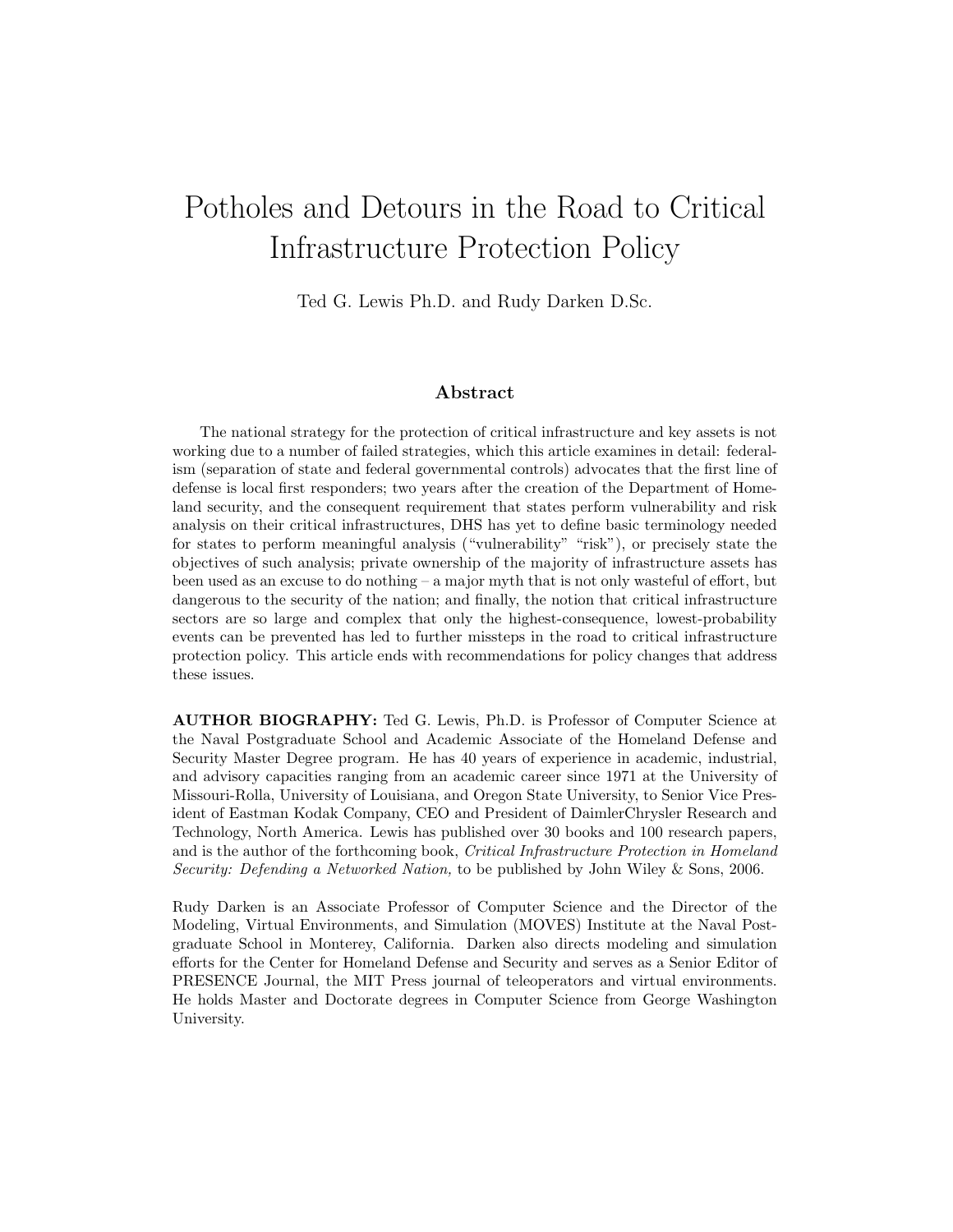KEYWORDS: Critical Infrastructure Protection, risk analysis, public-private partnership, critical infrastructure policy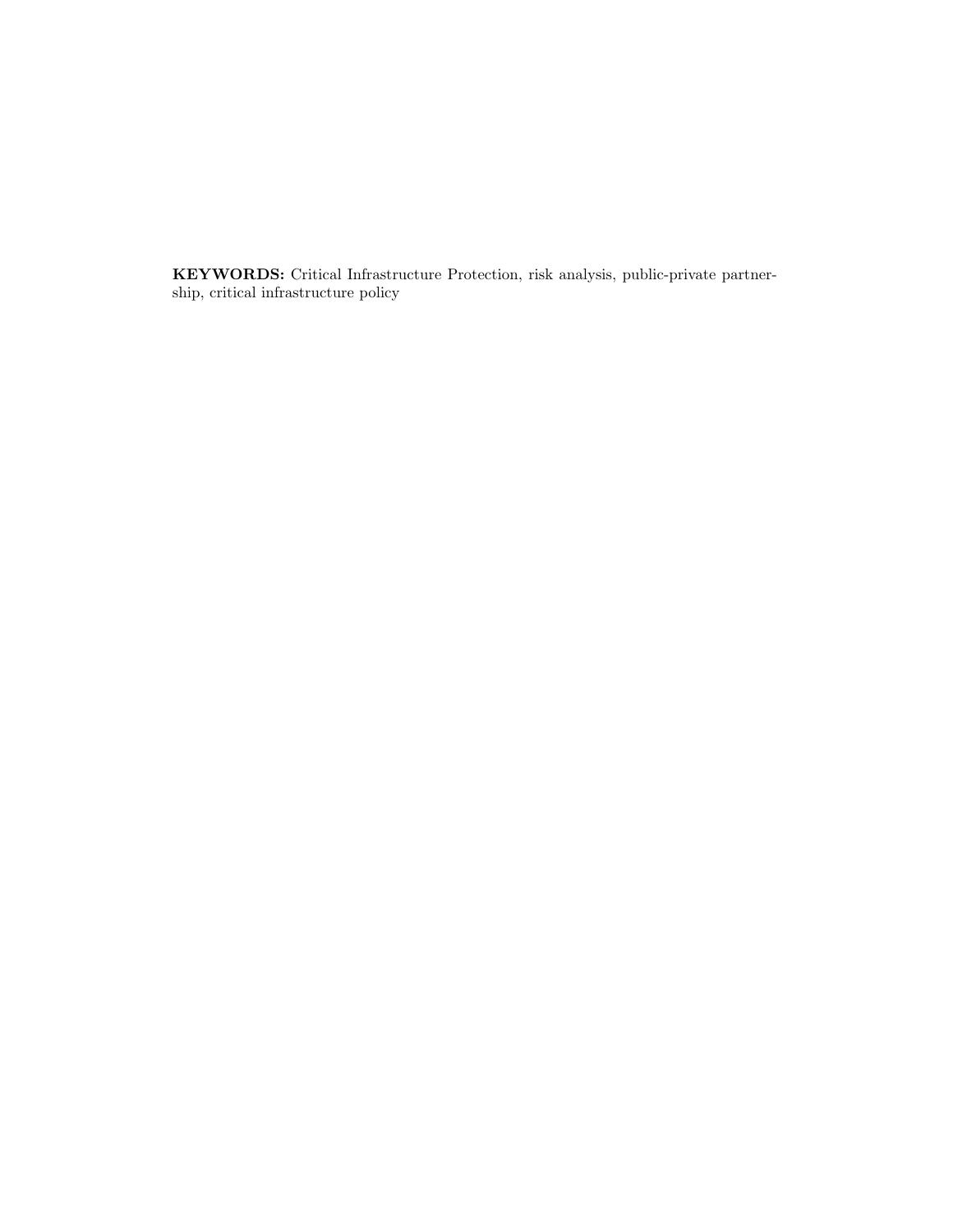#### **INTRODUCTION**

One can frame the policies of the current national strategy for critical infrastructure protection using a number of colorful analogs, but transportation seems the most fitting because transportation is one of the sectors identified by the National Strategy for the Physical Protection of Critical Infrastructures and Key Assets, published by the White House in 2003.<sup>1</sup> Beneath the title of this article is the reality that we have a long way to go to protect critical infrastructure assets – across all sectors – at even modest levels of security. Indeed, if a 1,000-mile journey begins with a single step along a well-defined road, then the national strategy road is badly in need of repairs.

This paper exposes only a handful of the many myths, fallacies, and roadblocks preventing the nation from protecting its second-most important assets: the water, power, energy, telecommunications, information, and transportation systems that make up critical infrastructure  $(CI)^2$ . We claim that the first step in this 1,000-mile journey is to fix the potholes and eliminate the detours promoted by the current strategy for protection of the country's CI. To do so, we must understand how the national strategy fails to address reality. We couch these realities in metaphorical terms – as potholes and detours on the road to protecting the nation's critical infrastructures. The term "pothole" is used to identify problems and barriers to making progress, and the term "detour" is used to expose wrong-headed myths, distractions, and bumps in the road to better infrastructure security.

This paper argues against a purely federalist approach to critical infrastructure protection and instead advocates that the federal government take greater responsibility (and control) over state and local decisions; it argues that the first step in this transformation is to set standards, beginning with concise and clear definitions of vulnerability and risk. We then turn to the arguments preventing action – specifically that government is helpless to correct security problems in critical infrastructure because most infrastructures are owned and operated by the private sector. Finally, we make four concrete recommendations on how to improve critical infrastructure protection through re-thinking and re-aligning current policies.

#### **Think Globally, Act Locally**

The national strategy is based on the idea that the federal government should set goals and policies, while the states should assume primary responsibility for homeland security, because incidents happen at the local level. Specifically, the National Strategy defines the relationship between federal and state/local governments as follows:

In addition to securing federally owned and operated infrastructures and assets, the role of the federal lead departments and agencies is to assist state and local governments and private-sector partners in their efforts to:

- Organize and conduct protection and continuity of government and operations planning, and elevate awareness and understanding of threats and vulnerabilities to their critical facilities, systems, and functions;
- Identify and promote effective sector-specific protection practices and methodologies; and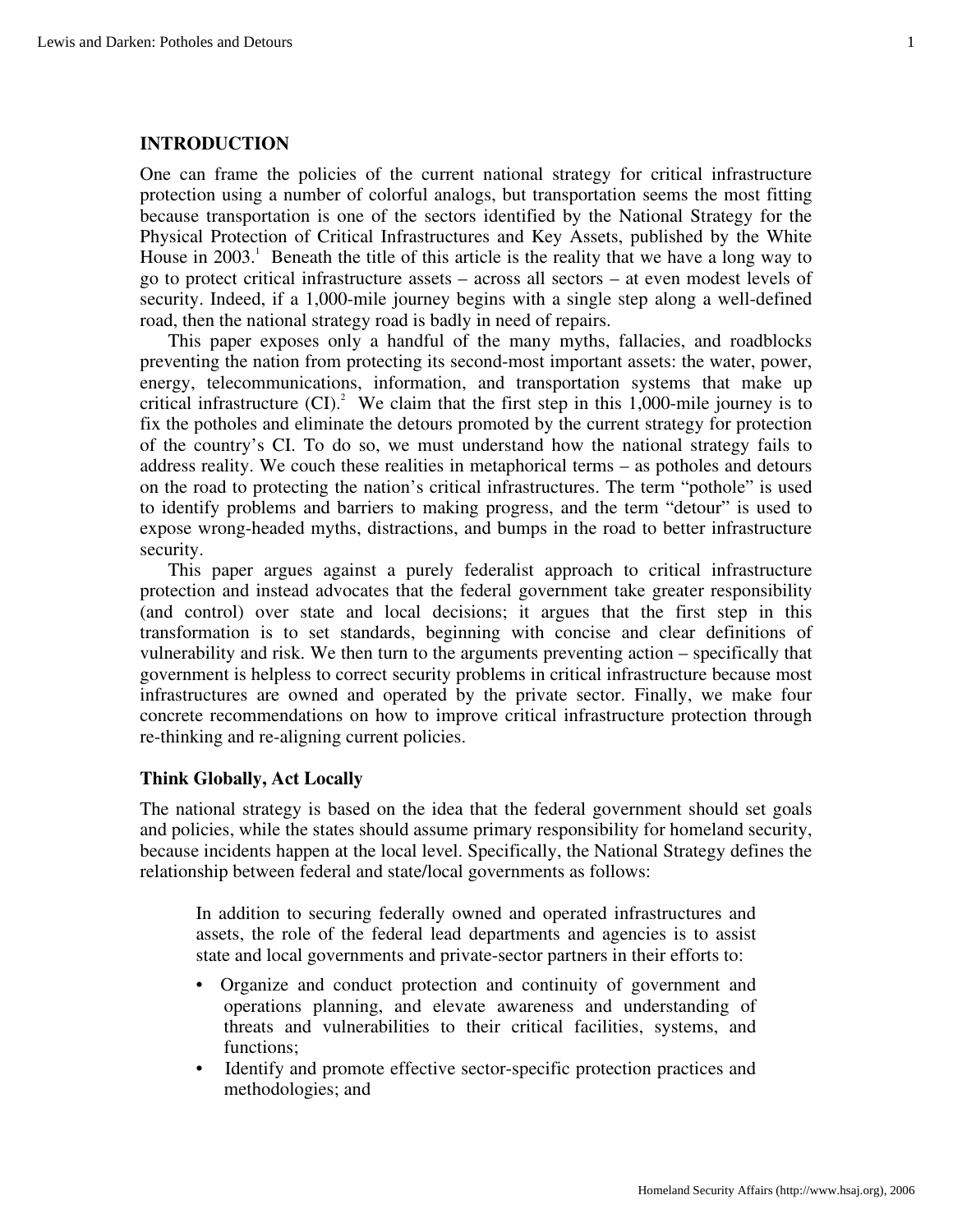• Expand voluntary security-related information sharing among private entities within the sector, as well as between government and private entities.<sup>3</sup>

Basically, the federal government is primed to assist state and local governments, but the state/local governments are responsible for implementation of "protection practices, and methodologies." This strategy has a number of deficiencies as pointed out by the first pothole.

**Pothole 1:** CIP (Critical Infrastructure Protection) is a local problem and therefore the federal government should provide guidance and funding, but state and local jurisdictions must become the first line of defense against attacks on critical infrastructure assets.

This policy is not only dangerous – because local jurisdictions will never have the capability to protect their critical infrastructure assets – but an unfortunate waste of money. In fact, the Government Accounting Office recognized this problem soon after the Department of Homeland Security (DHS) was formed: "The challenges posed in strengthening homeland security exceed the capacity and authority of any one level of government."4

Consider the case of the Alaskan telecommunications sector. Alaska's telecommunication infrastructure supports local police, fire, and emergency management functions as well as consumer telephone and Internet access. Without it, Alaskans would be isolated from the rest of the United States. Naturally, it makes sense for the Federal government – through the Department of Homeland Security – to provide funding and training to Alaskans so they can strengthen their telecommunications infrastructure and harden it against potential terrorist attacks. However, this strategy is inadequate and dangerous, because Alaska's telephone and most Internet services are dependent on a single building in Seattle! The Weston building in Seattle is the sixth largest telecom hotel in the nation, and it provides connectivity to the citizens of Alaska. Alaskan's cannot protect this major asset no mater how much money the Federal Government provides, because it lies outside of their jurisdiction.

In addition to the problem of an asset in one state being critical to another state, there is the overarching problem of Interstate Commerce laws that regulate and shape infrastructures such as telecommunications, energy, power, and transportation. States have little power over the Federal regulators when it comes to passing laws that might affect an element of one of these infrastructures and weaken the same infrastructure at the national level. Examples of this can be found in cross-sector interdependencies. For example, the largest electrical power plant in Missouri (New Madrid) is totally dependent on the rail system that delivers coal from Wyoming. Rail transportation and electrical power sectors are regulated by federal agencies – not Wyoming and Missouri – and yet, a policy that may ensure reliable electric power generation in Missouri could conflict with energy policies affecting Wyoming. For example, should Interstate Commerce regulation of Wyoming rail shipments of coal be implemented to raise money to harden the rail transportation system across the USA, the rate payers in Missouri (and other states) would be negatively impacted. There is nothing that the state and local governments can do to offset federal regulation of infrastructure industries.

What should be done to circumvent this pothole? The current strategy is a detour headed in the wrong direction: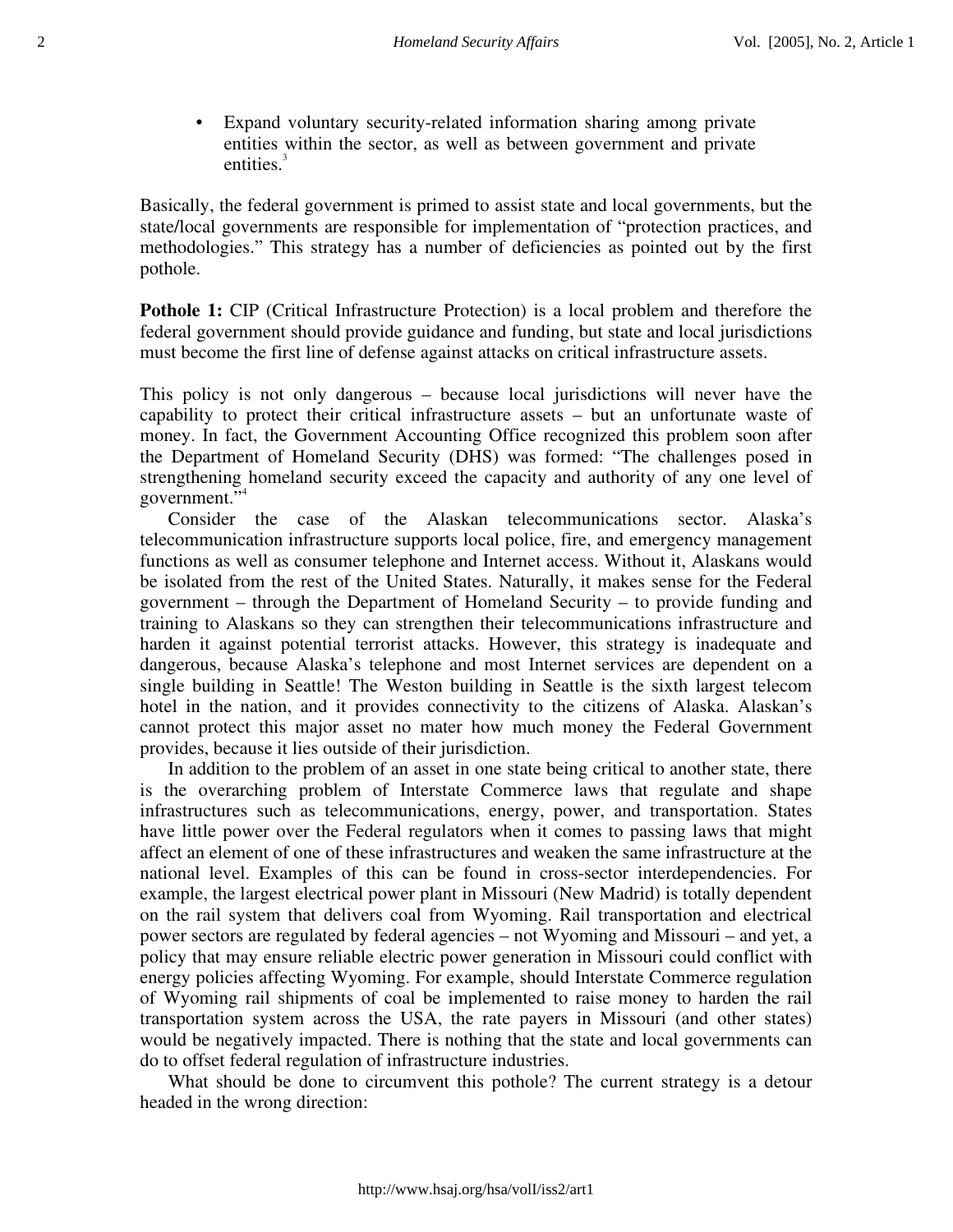**Detour 1.1:** Allocation of funding for CIP needs to be decided at the state and local level, not the national level.

The problem with this detour is simply the fact that what is critical to a state may not be critical to the nation. Separate funding of State and local districts is a waste of money in most cases because the funding does not address the true need – typically because states and cities do not have the expertise to evaluate risk. Two years after receiving funding from the Department of Homeland Security, most local governments have not spent most of their allocation. It isn't that they can't spend the funds, but rather that there are many restrictions placed by the federal government on the spending of these funds and, most importantly, there is no coherent linkage of these restrictions to an infrastructure resiliency plan. Americans want to know how they are safer because of this funding. There is no answer, but there needs to be one.

Once again, we can use Alaska as an example. The largest nuclear power plant in the nation is located in Arizona, but most of the power consumed by Alaskans comes from a much smaller power plant in Beluga Bay, Alaska.<sup>5</sup> If we use size as a measure of criticality, then it makes more sense to harden the Palo Verde Power Plant in Arizona than the much smaller Beluga Power Plant in Alaska. The problem with this strategy from a national CIP perspective is that the Beluga plant is more important than the Palo Verde plant, because it supplies 60% of all Alaskan power, while the Arizona nuclear power plant supplies less than 3% of the power consumed by the Western Power Grid. If the nuclear plant shut down, it would not be missed, because the Western Grid obtains power from many sources. This is not the case with the Beluga plant. If it fails, most Alaskans will be left without power. Therefore, the Beluga plant is much more critical – to the Western Grid as well as to Alaska – than the much larger plant in Arizona. Size is not always the best measure of criticality.

**Detour 1.2:** Allocation of funding resources should be based on population, size of state, and other political factors as determined by the Department of Homeland Security.

According to Citizens Against Government Waste, "Funding ratios guarantee each state .75 percent of the funds available for homeland security. This formula initially distributes 40 percent of the funds among the states, with 60 percent for other allocations. Under this model, for example, California, a target-rich state containing 12 percent of the nation's population, received only 7.95 percent of general grants. On the other hand, Wyoming, which received .85 percent of the funds, holds only .17 percent of the population. That means Congress provided \$5.03 per capita for California and \$37.94 per capita for Wyoming. Similarly, data from the Public Policy Institute of California revealed that Alaska received an astonishing \$58 per resident and New York got less than  $$25."$ <sup>6</sup>

Once again, allocation of funding based on arbitrary or political considerations will not solve the problem of enhancing security. Instead, it is wasteful and increases the probability of a successful terrorist attack. A national perspective is needed in this risk analysis process as demonstrated by both of these examples. This would reorient funding towards allocation on the basis of risk reduction – hopefully where it can reduce risk the most.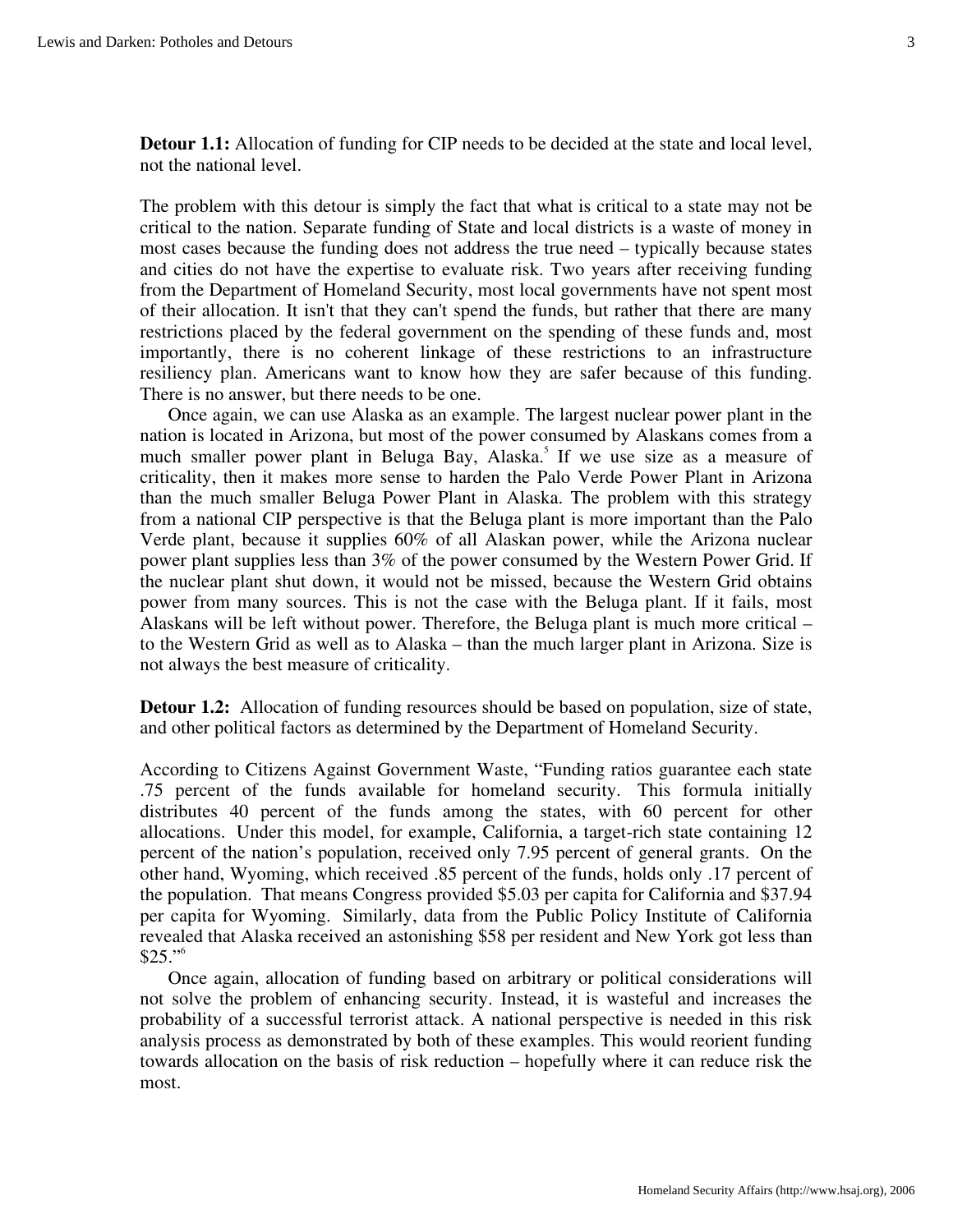These examples illustrate why the National Strategy's pressure to push responsibility for the protection of critical infrastructures down to the local level is flawed. States and local governments are often not in control of the critical infrastructure assets they depend on. Further, local analysis of local assets results in wasted funding. Arizona is likely to be concerned for its Palo Verde Power Plant when, in fact, the Alaskan power plant at Beluga Bay is more important. But Arizona is unlikely to transfer funding from Arizona to Alaska! These are only the top-level challenges facing the nation – there are several other significant problems lurking at a deeper level.

#### **A Failure to Communicate**

One of the most difficult challenges facing the field of critical infrastructure protection is the lack of shared terminology. There are too many people using too many ill-defined terms for the community of homeland security experts to communicate, properly. The lack of widely accepted definitions of terms used in homeland security leads to reinvention of the wheel, false starts, and more detours.

**Pothole 2:** There are as many definitions of "vulnerability" and "risk" as there are agencies in federal, state, and local governments, combined! Before we can take the first step in a 1,000-mile journey, we need a compass. Currently, there is no universally accepted definition of the most basic measures of criticality – *vulnerability* and *risk*.

For example, the intelligence community typically defines "risk" as  $R = T + V$  (Threat plus Vulnerability). The FBI says "risk" is  $R = I * T * V$  (probability of an incident times threat times vulnerability).<sup>7</sup> A number of other methodologies use arbitrary metrics to gauge risk. The most popular method of gauging criticality of an asset such as a port, telecommunications center, water treatment plant, or transportation terminal is to assign numbers to each asset and then add them together. In ranked ordering systems such as the U.S. Coast Guard's port security and risk assessment tool, risk is computed by summing assigned numbers to various properties such as damage, casualties, vulnerability, and threat. These numbers are provided by subject matter experts who, in turn, rely on their individual judgment when rating "vulnerability" and "risk." The port asset with the highest total is declared the most critical.

The validity of this approach relies on subject matter experts, which does not address the problem of inconsistency across experts. This leads to uneven ranking, because every expert has a different idea of how to assign numbers. It also leads to meaningless totals, because of the different interpretations of what the numbers mean.

The intelligence community's risk equation is difficult to apply because it is not clear how one compares a low-threat, high-vulnerability asset with a high-threat, lowvulnerability asset. If we add threat and vulnerability together and get the same total, what is the difference? Clearly, a high-threat condition deserves closer scrutiny than a low-threat condition, regardless of the vulnerability, and yet  $R = T + V$  produces indistinguishable totals.

The FBI metric cannot deal with combination incidents such as the 9/11 attacks on the World Trade Center and the Pentagon. What does risk mean when the attackers target two or three assets at once? The U.S. Coast Guard metric has no equivalent in the real world, because the numbers are without units. For example, the USCG ranking does not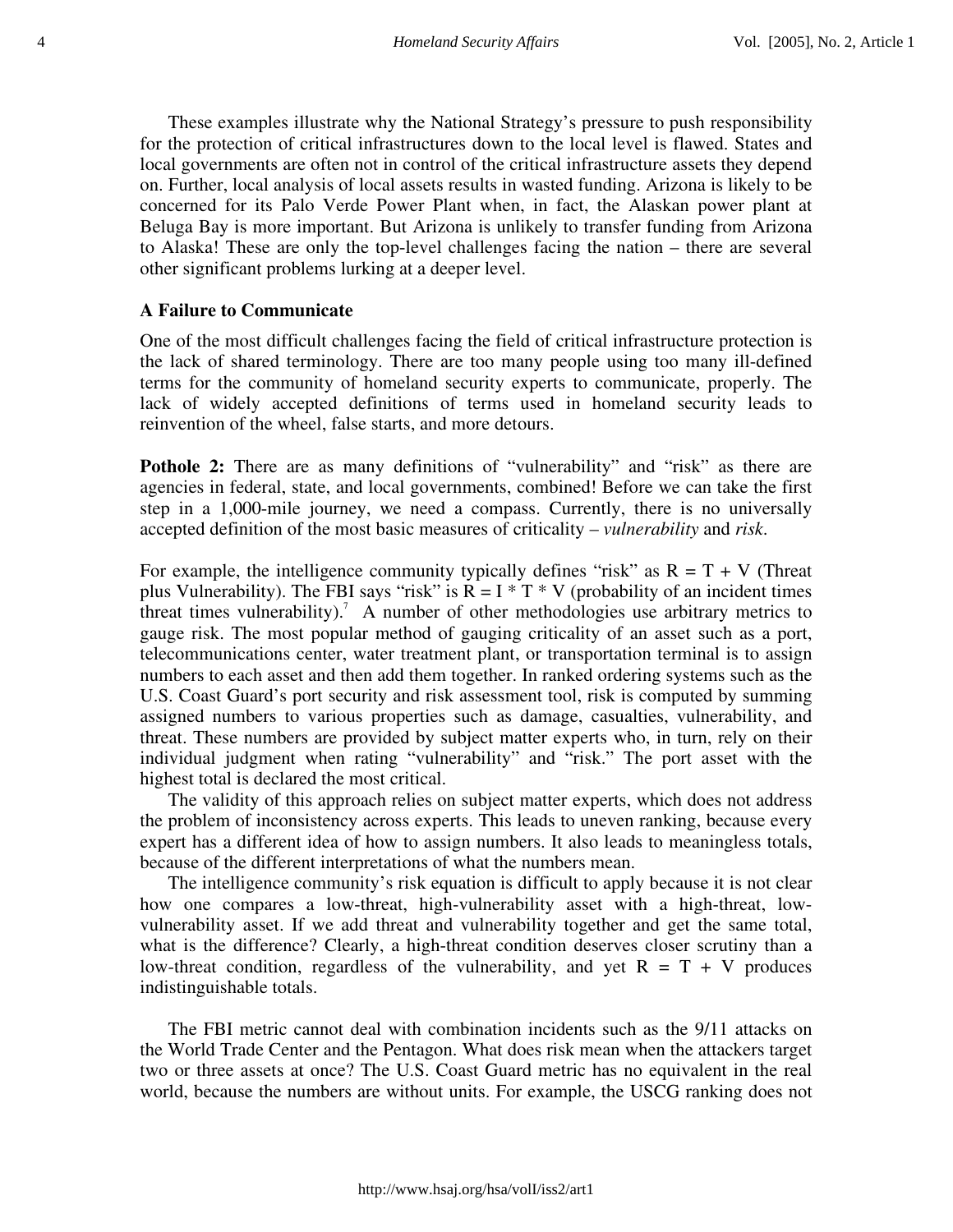measure risk in dollars, casualties, or probability. Hence, it cannot be standardized, so how do we compare the results obtained by assessing two different ports?

We need a standard, scientifically exact method of assessing vulnerability and risk. Only then will we be able to define vulnerability and risk. A standard definition means that states and localities will be able to compare apples to oranges, and that the result of vulnerability analysis will mean something – across the 50 states. We can even go further: we can fund projects in a meaningful and productive manner.

**Detour 2.1:** Individual cities, states, and regions are in the best position to make their own definitions of "vulnerability" and "risk", without the interference of the federal government.

This approach pretty much sums up the current state of affairs. While the DHS has provided general guidelines, each state is left to its own devices when it comes to defining what is critical, and how each defines "vulnerability" and "risk." In 2003, the first year all states were required to perform a complete vulnerability analysis in order to receive federal funding for CIP, the results were meaningless, because every state used a different method, with a different outcome. If was impossible to compare the risk assigned to a bridge, say, in California, with a bridge in Wisconsin.

The definition and terminology problem can be easily solved by establishing simple, yet scientifically valid, definitions. Suppose for example, "vulnerability" is defined as the *probability that an attack will succeed* and "risk" is defined as the *expected value of the damage caused by a successful attack*. Vulnerability is a probability (a number from zero to 100%) and risk is a cost (a number that represents the impact of an attack on an asset or entire sector). Mathematically, risk is  $V * D$ , where  $V =$  vulnerability and D is typically in units of dollars, casualties, or some other loss.

These definitions are easily applied to all kinds of critical infrastructure assets and they have meaning in the real world; probability and dollars are real-world metrics. Vulnerability is equivalent to 'likelihood', and risk is equivalent to the real-world cost associated with an incident.<sup>8</sup>

Now we can standardize the results so that an assessment made by one expert is identical to an assessment made by another expert. We can compare apples to oranges, and then make progress towards hardening the most critical assets: the higher the risk, the higher the criticality of an asset.

Vulnerability is relative to the threat; e.g. the vulnerability of the Federal Reserve Bank in Manhattan might be 10% relative to a car bomb, and 60% relative to a cyber intrusion. This means there is a 10% likelihood that a car bomb will do enough damage to close the bank and a 60% chance that a cyber attack will halt banking business. Therefore, our definition incorporates the threat as well as the weakness of an asset to a specific threat. A bank may be vulnerable to a cyber attack, but not so vulnerable to a car bomb attack.

Vulnerability is not risk, and risk is not vulnerability. Instead, risk is the product of vulnerability times damage:  $R = V * D$ . Risk can be measured in casualties, loss of equipment, financial loss, etc. But you can't mix metrics in one analysis. If you use dollars you can't switch to casualties. The important distinction is that "vulnerability" is the probability of a successful attack, and "risk" is the expected value of damage due to the attack.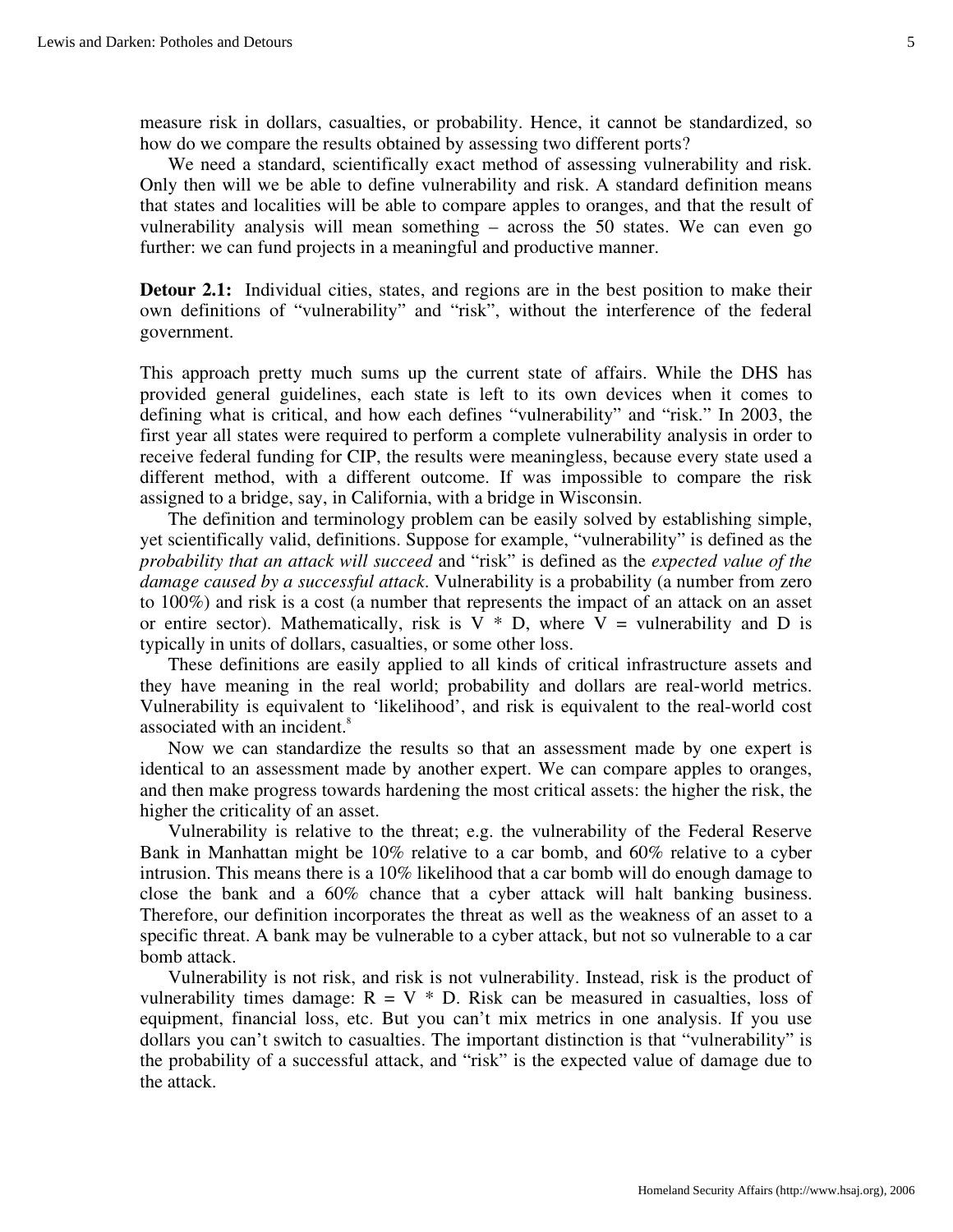Suppose the estimated damage of a successful car bomb attack on the bank is ten million dollars and the cyber attack, one million. Since risk equals vulnerability times damage, the risk associated with a car bombing is one million dollars (10% of \$10 million), and the risk associated with a cyber attack is \$600 thousand (60% of \$1 million). In tabular form, we have the following:

| Threat      | Vulnerability | Damage       | Risk           |
|-------------|---------------|--------------|----------------|
| <b>Bomb</b> | $10\%$        | \$10 million | \$1 million    |
| Cyber       | $60\%$        | \$1 million  | \$600 thousand |

Notice that the bank is more vulnerable to a cyber attack (60%), but the risk of a bombing is higher (one million dollars vs. \$600,000)! Risk and vulnerability represent different measures of "criticality." In this case, the cyber threat is "more critical" because the bank has greater vulnerability to a cyber attack, but the bomb is "more critical" because the bank has higher risk to a bombing. It is important to distinguish between vulnerability and risk, because they can produce different definitions of criticality depending on their relative size. Vulnerability is not the same as risk, which means we must decide which is more important – to minimize risk or vulnerability.

What is the most likely incident in the foregoing example? Is it more likely that the bank will suffer a bomb attack or a cyber attack? How do we decide? In most risk assessment methods there is no way to model all possible incidents or events. In this example, the most likely event is a cyber attack (54%), and the least likely incident is a car bomb attack (4%). In addition, there is a 6% probability that both attacks will occur! In other words, the assessment must consider all possibilities. Most risk assessments ignore the likelihood of multiple, simultaneous attacks. The attacks of 9/11 were multiple, simultaneous attacks overlooked by the intelligence analysts, perhaps because their methodology ignored combination events. In our simple car bomb versus cyber attack example, there are actually three threats as summarized below.

| Threat      | Vulnerability | Damage       | Risk           |
|-------------|---------------|--------------|----------------|
| <b>Bomb</b> | $10\%$        | \$10 million | \$1 million    |
| Cyber       | $60\%$        | \$1 million  | \$600 thousand |
| <b>Both</b> | 6%            | \$11 million | \$1.6 million  |

Vulnerability and risk assessments must incorporate combination events such that they can be compared across sectors, jurisdictions, and agencies. One way to do this is to standardize the multiple-event model. For example, a rigorous and standard method used in reliability engineering is *fault tree analysis*. Unlike current techniques in use by critical infrastructure protection analysts, fault tree analysis reveals all possible combinations of events, and assigns each a likelihood and risk value. Fault tree analysis can then determine the best allocation of funds to minimize vulnerability or risk. Fault tree modeling is beyond the scope of this article, but it is an established technique, so why not adopt it?

Without a scientific definition of vulnerability and risk, there is no way to perform meaningful risk assessments. There is no way to compare the risk of losing the Palo Verde nuclear power plant with losing the Beluga power plant, and there is no way to decide how much money to spend on prevention of a car bomb attack versus prevention of a cyber attack against banks and government buildings. Existing risk assessment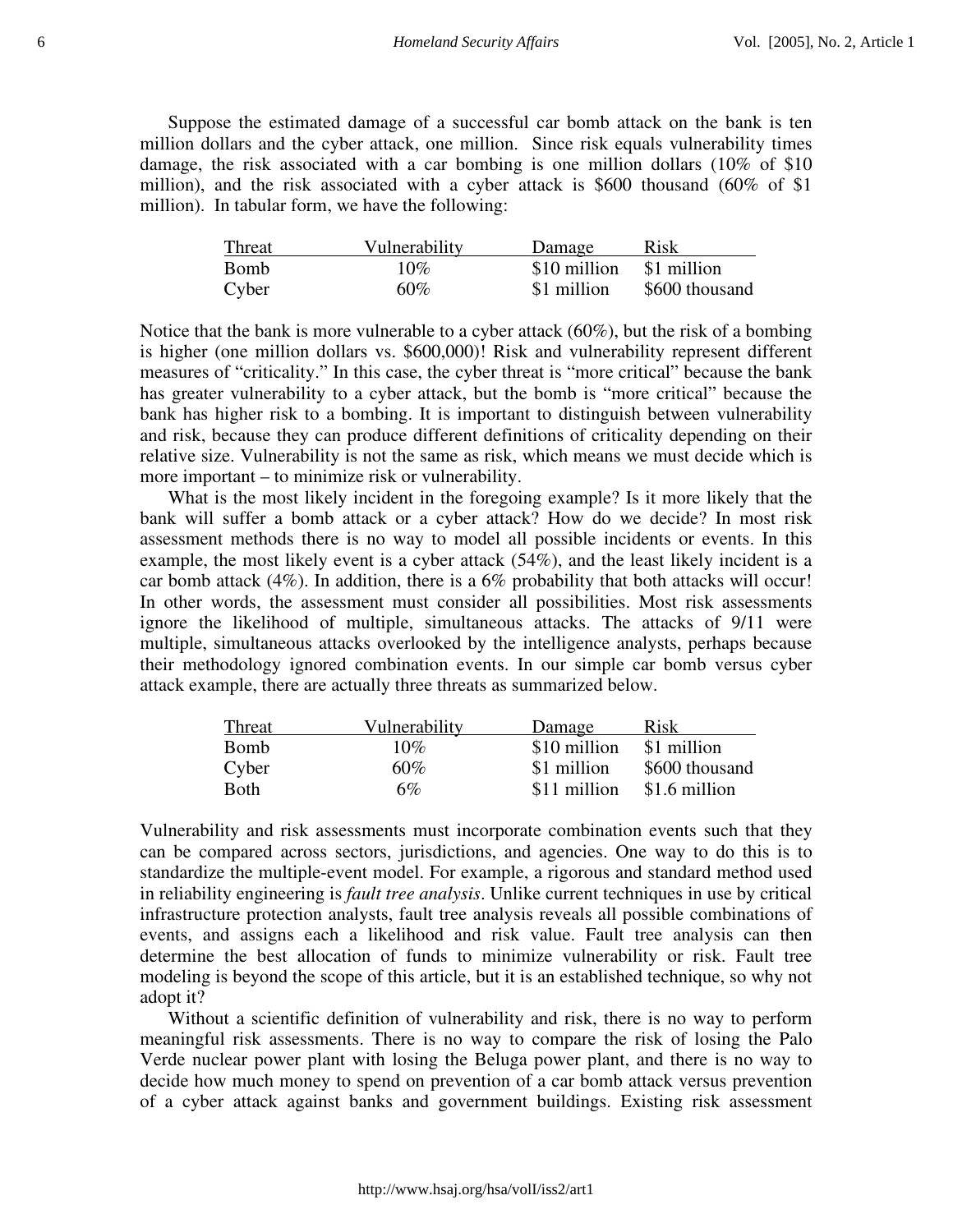techniques cannot compare apples to oranges, and when they derive a figure of merit, the numbers are meaningless because they are based on opinion, not scientific measurement.

#### **The "Do-Nothing Policy"**

One of the myths circulating among policy-makers suggests that local government is helpless when it comes to CIP, because most critical infrastructure assets are owned and operated by private companies that make up the private sector. How can government protect assets they do not own? The problem with this myth is that it leads to a 'donothing" policy. This assumption that private-sector infrastructures are beyond the reach of government agencies is not only wrong, but also dangerous, because it leaves the most critical of assets unprotected.

**Pothole 3:** Private companies own and operate most critical infrastructure, hence government cannot intervene on behalf of public safety. These owners and operators must provide critical infrastructure protection – not the government. However, because prevention is costly, the owners are unlikely to spend the money needed to protect these assets on behalf of the public they serve.

For example, the Congressional Budget Office states, in an introductory comment to "Why the Private Sector Might Spend Too Little on Security,"

Businesses would be inclined to spend less on security than might be appropriate for the nation as a whole if they faced losses from an attack that would be less than the overall losses for society. A number of common circumstances can exist in private industry in which there is a gap between the private and public costs of a terrorism event."<sup>9</sup>

This is one of the most prevalent misconceptions in critical infrastructure protection literature. It ignores the burdensome regulation that controls these industries. Most power, telecommunication, and energy companies have little control over their business because of inter-state commerce law and a long history of government regulation. The government still "runs" these sectors through extensive regulation. In nearly every case, these industries fall under inter-state commerce laws or regulation by various governmental agencies designated by the U.S. Congress as overlords. In the electrical power sector, for example, Congress exercises its control through the FERC (Federal Energy Regulatory Commission) and in the telecommunications sector, Congress exercises control through the FCC (Federal Communications Commission). In other words, most critical infrastructure is controlled by the federal government, which dictates how each sector operates.

Let us take the telecommunications sector as an illustrative example. The telecom industry was recently re-regulated by passage of the Telecommunications Act of 1996. This act reasserted detailed governmental control over this vast infrastructure. For example, telecommunications companies like AT&T, Verizon, and Nextel paid billions of dollars in license fees to the US Government for the right to "broadcast" cellular telephone signals through the air. Furthermore, state governments can set prices on telephone service, which leaves very little room for profit. The exercise of this federally and state-centered power suggests the opposite – that government does indeed exercise control over these sectors. In reality, government has the power to protect most critical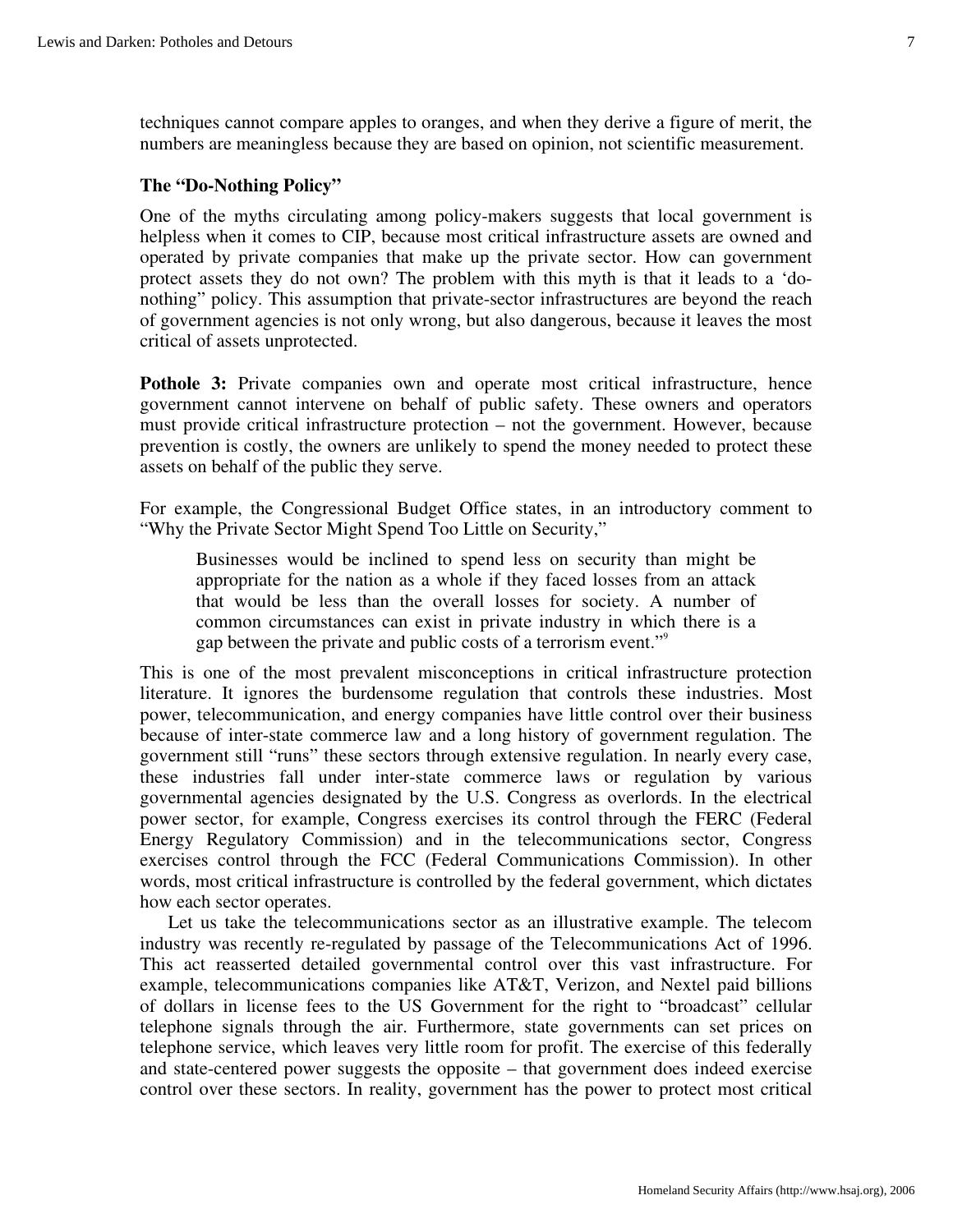infrastructure sectors through existing regulatory agencies. For example, DOE (Department of Energy) sets standards of safety and security for all nuclear power plants; similar regulations control the safety and security of the nation's energy pipelines through the Department of Transportation's Office of Pipeline safety.

The current policy of the Department of Homeland Security appears to be "hands-off" when it comes to dictating security standards in the telecommunications industry. This does not make sense when, in fact, the telecommunications industry is already heavily regulated by federal and state governments. Because the telecommunications business is an inter-state commerce business, there is virtually nothing preventing the addition of security standards to inter-state commerce policy. Indeed, the security standards of sister industries such as the electrical power industry, are dictated by federally run agencies such as the Department of Energy, FERC, and NERC (North America Energy Reliability Council). What prevents implementation of security measures in the telecommunications industry? It is certainly not the case that the telecommunications sector is owned and operated by the private sector.

**Detour 3.1:** Critical Infrastructure Protection is too expensive to be provided by the companies that own and operate the CI, so we must increase taxes and provide financial incentives to the owners so they will harden their assets in the best interest of the country.

This myth is also widely believed by politicians and policy-makers, but once again, it defies logic and is dangerous because it distracts us from the task at hand – hardening the most critical assets in the various national infrastructure sectors. The first observation is this: most sectors bill consumers proportionally to services or products consumed. The electrical power companies bill by the kilowatt; the telecommunications industry bills by the minute; and the energy sector bills by the amount of energy consumed. In other words, these companies stop making money when services or consumables cease to flow. Continuity of operations already has its own built-in motive – the more reliable the operation, the more money received. Therefore, utility companies are motivated to increase continuity of operations. They do not need governmental incentives to reward them for doing what they do best: deliver services and consumables to the public.

The only thing more expensive than critical infrastructure protection is loss of continuity of operations. The notion that these industries will not protect the sources of their profit is a detour in the road to critical infrastructure protection. Instead of doing nothing, the national policy should be focused on solving the problem of continuity of operations and let the private sector pay for it, because they seek maximal profit. The profit motive works – it is maximized when the sector is operational 100% of the time.

And yet it cost something to harden critical infrastructure assets such as power plants, roads, and railways. Doesn't this cost reduce corporate profits? We only need to look at the immediate past to show how the profit motive works in favor of private sector investment in security. Hurricane Katrina not only damaged much of the infrastructure of New Orleans, it also forced Entergy (the regional power company) to the brink of bankruptcy. Entergy lost revenues because its electrical power distribution lines and gaspowered generators were flooded. The cost of stronger levees would have been much less than the loss of the company. But of course, Entergy has no control over levees – the Army Corps of Engineers does!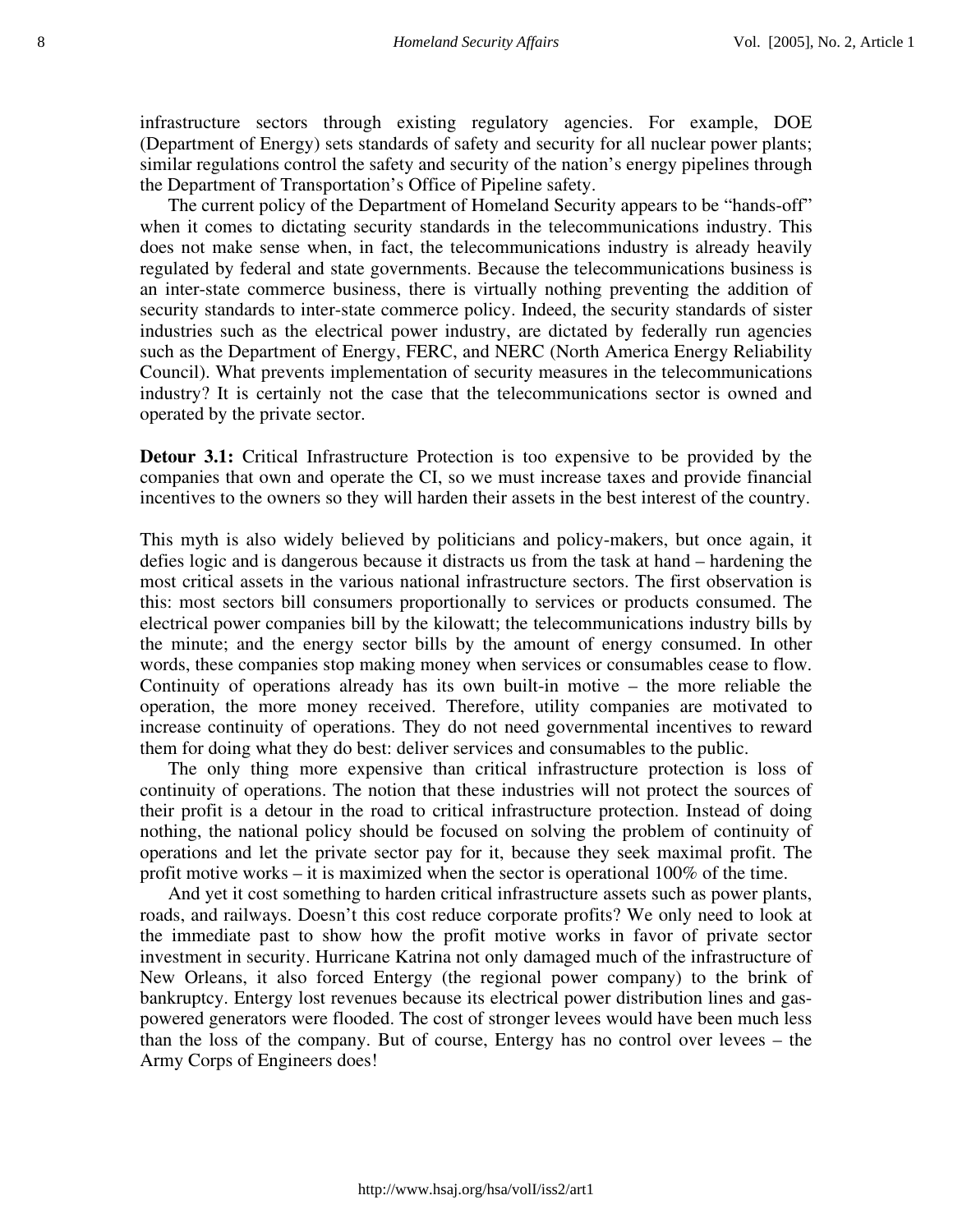### **The Big Bang Strategy**

From the very outset, the strategy of the Department of Homeland Security has been to prepare the nation to respond to high-consequence (high damage), low-probability (low vulnerability) events. One of the early critics of the federal government's strategy identified three weaknesses:

- 1. Domestic preparedness is focused on *highest consequence*, *least-likely* attack, i.e., low-probability, high consequence WMD (Weapons of Mass Destruction) terrorism,
- 2. It is geared toward *consequences of chemical/biological WMD* attack, because WMD are becoming *more accessible to terrorists*,
- 3. It is geared toward federal investments at *the state and local level* due to Federalism and the belief that a*ttacks will be local*, not national; the *US is too large* to maintain a national operational capability at the local level; Federalism gives *states extensive rights and responsibilities*; and the *division of labor* across local, state, federal jurisdictions was compatible with the *Stafford Act*.<sup>10</sup>

The problem with this strategy is that state and local governments are woefully unprepared to meet such emergencies. Furthermore, they are unlikely ever to be capable of responding to big bangs such as a dirty bomb, pandemic, or mass transit emergency. The Hurricane Katrina disaster is the latest illustration of local governments being overwhelmed by a high-consequence, low-probability event.

**Pothole 4:** Critical Infrastructure assets are so vast and geographically dispersed that we can only protect against the highest-consequence, lowest-probability events.

Closer examination of this pothole shows how impractical it is. Consider the case of a smallpox attack launched in a major metropolitan area.<sup>11</sup> Suppose the eight million inhabitants of Manhattan are exposed to smallpox via a scenario similar to the anthrax contamination perpetrated through the U.S. mail in  $2002$ .<sup>12</sup> Smallpox has a three day incubation period, which means vaccination is effective if given within three days of contraction of the virus. Vaccination is a non-trivial medical procedure that requires a trained person to carefully administer fifteen pinpricks to medically screened recipients. Working twenty-four hours per day, it is estimated that 4,000 health care workers would be needed to vaccinate one million people in a timely fashion. In other words, 32,000 workers would be needed to vaccinate all eight million people living and working in Manhattan!

Logistically, this is an impossible situation. The entire state of New York does not have 32,000 health care workers ready to vaccinate eight million people within three days. Where might these 32,000 workers come from? The NYPD (New York Police Department) employees 34,000 workers, so why not turn this problem over to law enforcement? This leads to another detour.

**Detour 4.1**: Terrorism is a criminal activity and hence its prevention should be left to local law enforcement, fire fighters, and emergency management services.

If terrorism is a criminal activity, then all our problems are solved! There are more than four million law enforcement, public safety, and medical emergency personnel in the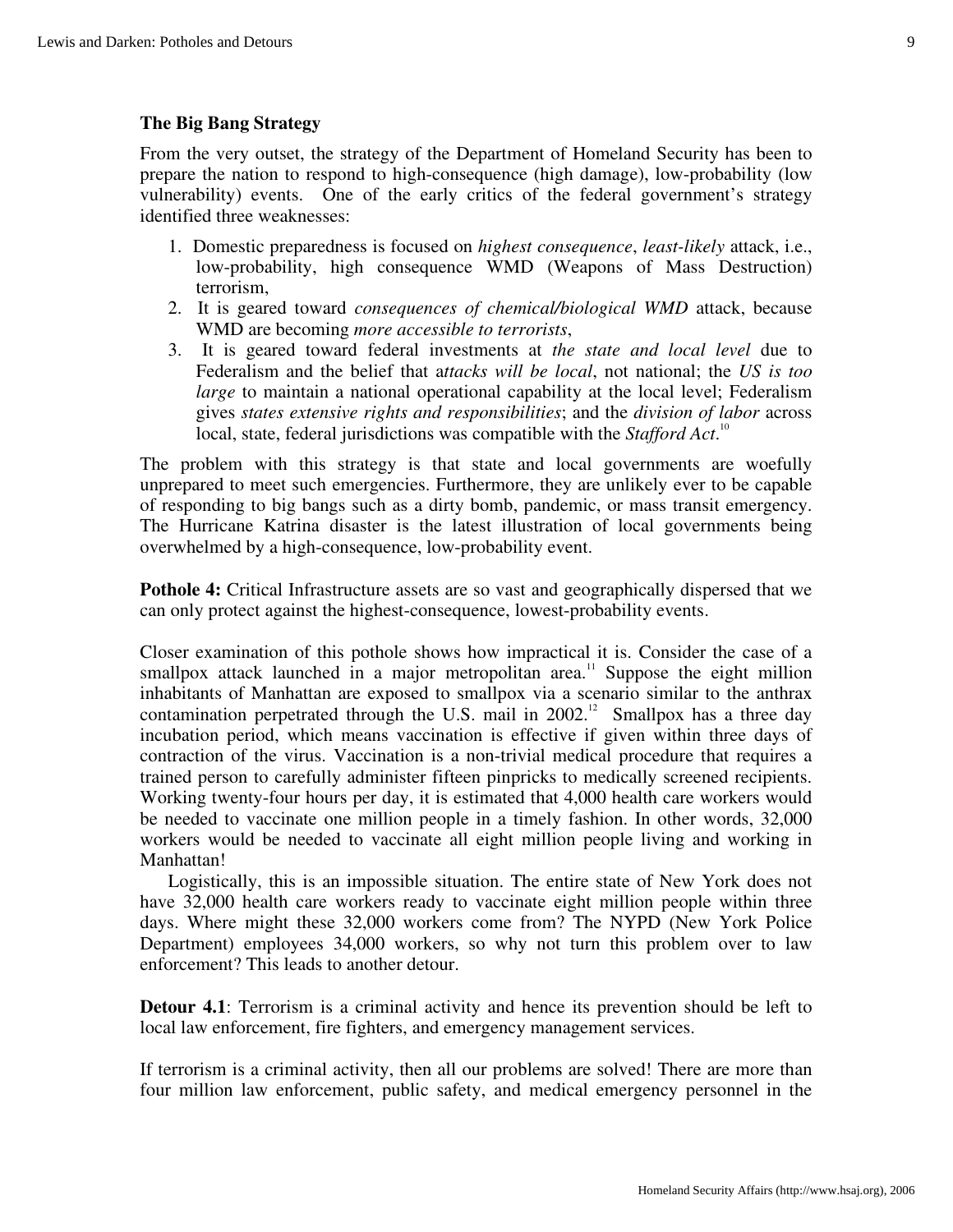U.S., which makes the combined "EMS community" larger than the sum total of armed forces under the command of the Department of Defense. The problem is, they are dispersed throughout the country and lack the training, equipment, and intelligence information to leverage the entire community of four million "first preventers." They would need to be coordinated at the national level in order to prepare them to respond to a high-consequence, low-probability event. If the strategy is to be prepared for the highconsequence, low-probability event, then preparations must be national, not local. National readiness requires national organization and coordination. The lessons of Hurricane Katrina remind us that state and local preparedness is insufficient when major events occur.

#### **RECOMMENDATIONS**

Historically, most critical infrastructure failures have been caused by natural disasters, not terrorists, so why so much emphasis on the war on terrorism? Is terrorism, and critical infrastructure protection in particular, overrated? The answer must be 'no', because of 9/11. Prior to 9/11 the U.S. considered the homeland safe; non-governmental organizations lacked the capacity to reach across the barriers provided by the Atlantic and Pacific oceans. The asymmetric attacks of 9/11 changed our thinking from elimination of the improbable to careful consideration of unlikely high-consequence events. Second, the 9/11 attacks were – among other things – attacks on critical infrastructure. Manhattan, and the twin towers in particular, are the center of banking and finance for the entire country.

If we are to seriously consider critical infrastructure protection as one of the pillars of homeland security, then several policy adjustments will be required. As a start, the Department of Homeland Security must:

- 1. Establish itself as a security standards setter and enforcer and act quickly to define basic terminology such as 'vulnerability' and 'risk'. In addition, these definitions must be applied uniformly across the nation so that true risk assessment can become a practical means of evaluation and allocation of funds.
- 2. The national strategy must leverage national assets to the advantage of high-risk areas of the country rather than distribute responsibility to state and local governments. The U.S. already does this in a number of other areas: the FBI is essentially a national police force; the Department of Interior's forest fire fighters are essentially national fire departments; and the National Guard is essentially an interior army. While all of these must remain under civilian control, there is little reason to hold back; use these national resources to protect national assets.
- 3. The interface between government and private sector companies has long been established by inter-state commerce laws, regulatory agencies, and the utilities that own and operate most critical infrastructure sectors. There is no reason to do nothing. Legislation needs to be enacted to guarantee "target hardening" of the nation's most critical infrastructure assets.
- 4. Terrorism is not only a criminal activity it is a military assault on the entire population. Hence, we must disavow the notion that local law enforcement agencies are capable of preventing acts of violence against critical infrastructure assets. An attack on the Weston building telecom hotel located in Seattle is not a criminal